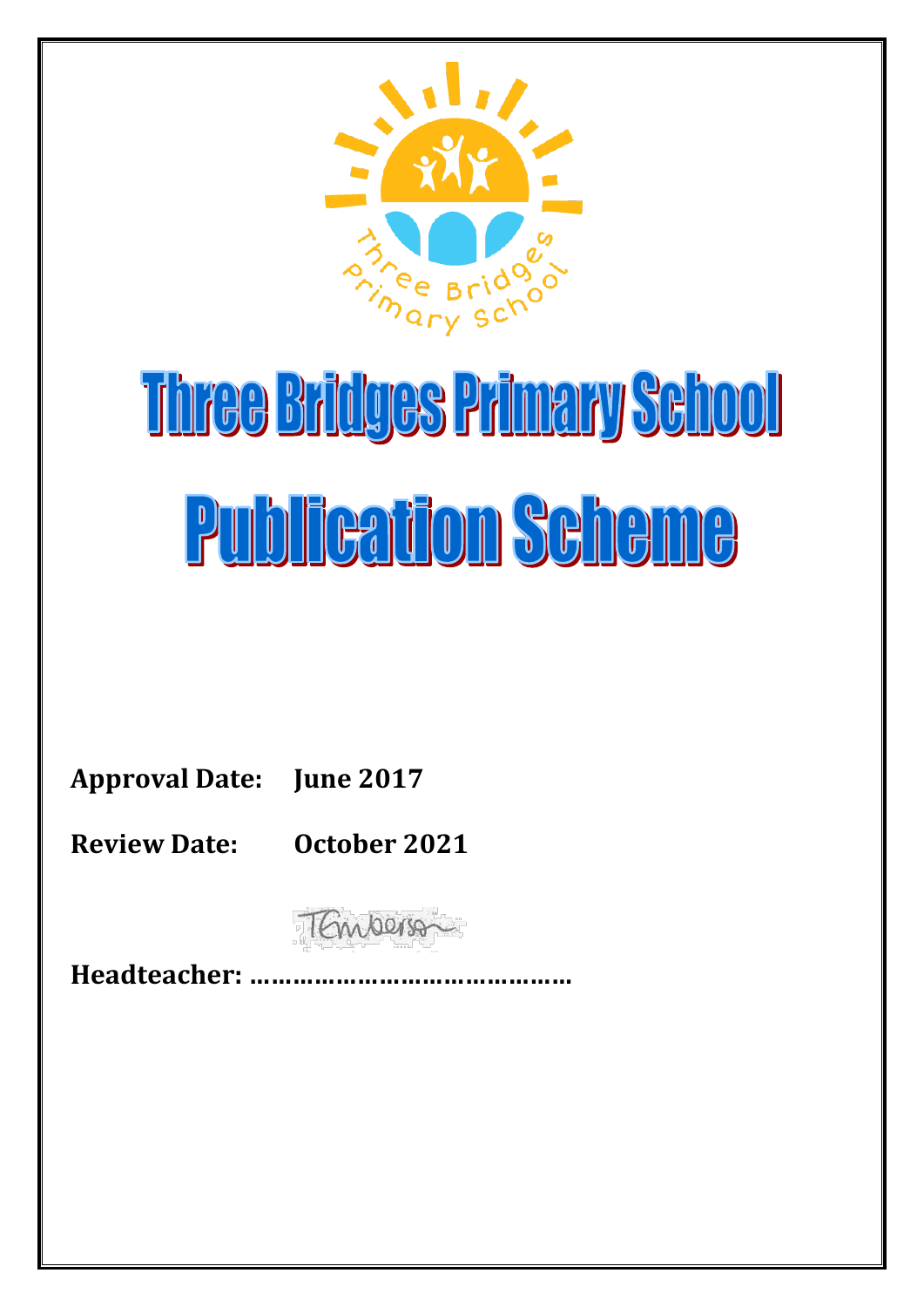#### **This is Three Bridges Primary School's Publication Scheme on information available under the Freedom of Information Act 2000**

*The governing body is responsible for maintenance of this scheme and the qualified person is the Chair of governors.* 

#### **1. Introduction: what a publication scheme is and why it has been developed**

One of the aims of the Freedom of Information Act 2000 (which is referred to as FOIA in the rest of this document) is that public authorities, including all maintained schools, should be clear and proactive about the information they will make public. To do this we must produce a publication scheme, setting out:

- *The classes of information which we publish or intend to publish;*
- *The manner in which the information will be published; and*
- *Whether the information is available free of charge or on payment.*

The scheme covers information already published and information which is to be published in the future. All information in our publication scheme is available on our website and in paper form.

Some information which we hold may not be made public, for example personal information.

This publication scheme conforms to the model scheme for schools approved by the Information Commissioner.

### **2. Aims and Objectives of Three Bridges Primary School**

At Three Bridges Primary School we believe that all children are entitled to receive the best education possible in order to develop to their full potential and become independent learners in an ever changing world.

Three Bridges Primary School offers equal opportunities for all pupils whatever their age, gender, ethnicity, attainment and background to develop to the full their personal, intellectual and practical capabilities. This involves a partnership between parents, staff and pupils. The school provides a happy caring and purposeful atmosphere where children are encouraged to be independent and develop their natural talents and abilities. We have high standards of behaviour based on respect for others.

### **3. Categories of information published**

The publication scheme guides you to information which we currently publish (or have recently published) or which we will publish in the future. This is split into categories of information known as 'classes'. These are contained in section 6 of this scheme.

The classes of information that we undertake to make available are organised into four broad topic areas:

*School Prospectus* – information published in the school prospectus.

*Governors' Documents* – information published in governing body documents.

*Pupils & Curriculum* – information about policies that relate to pupils and the school curriculum.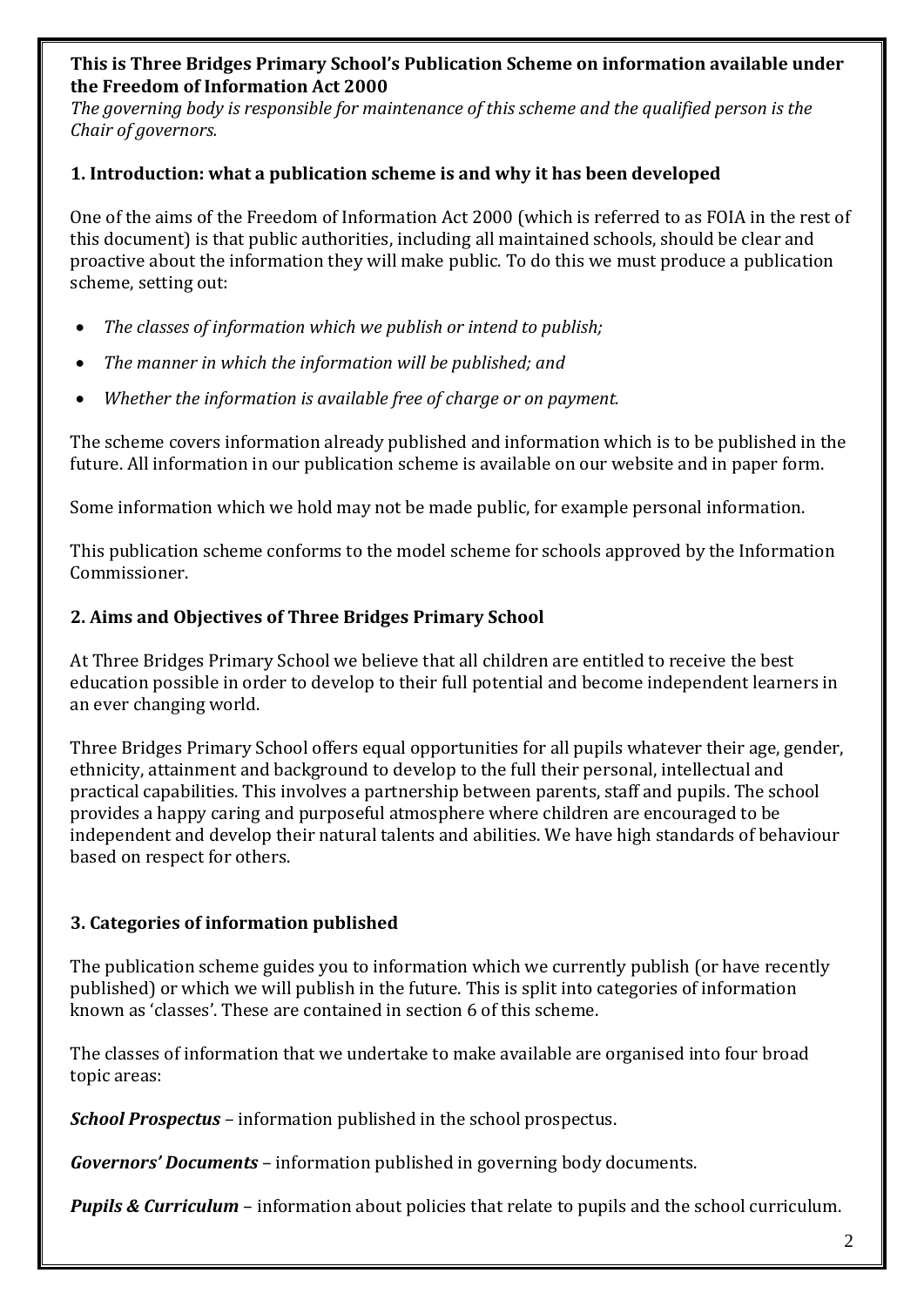*School Policies and other information related to the school* - information about policies that relate to the school in general.

## **4. How to request information**

If you require a paper version of any of the documents within the scheme, please contact the school by telephone, email or letter. Contact details are set out below. Or you can visit our website at [www.threebridgesprimaryschool.co.uk](http://www.threebridgesprimaryschool.co.uk/)

### Email: **[office@threebridgesprimaryschool.co.uk](mailto:office@threebridgesprimaryschool.co.uk)**

Tel: **01293 524076** Contact Address: **Three Bridges Primary School, Gales Place, Three Bridges, Crawley, West Sussex, RH10 1QR**

To help us process your request quickly, please clearly mark any correspondence **"PUBLICATION SCHEME REQUEST**" (in CAPITALS please).

If the information you're looking for isn't available via the scheme **and isn't on our website,** you can still contact the school to ask if we have it.

### **5. Paying for information**

Information published on our website is free, although you may incur costs from your Internet service provider. If you don't have Internet access, you can access our website using a local library or an Internet café.

Single copies of information covered by this publication are provided free unless stated otherwise in section 6. If your request means that we have to do a lot of photocopying or printing, or pay a large postage charge, or is for a priced item such as some printed publications we will let you know the cost before fulfilling your request. Where there is a charge this will be indicated by a £2 sign in the description box.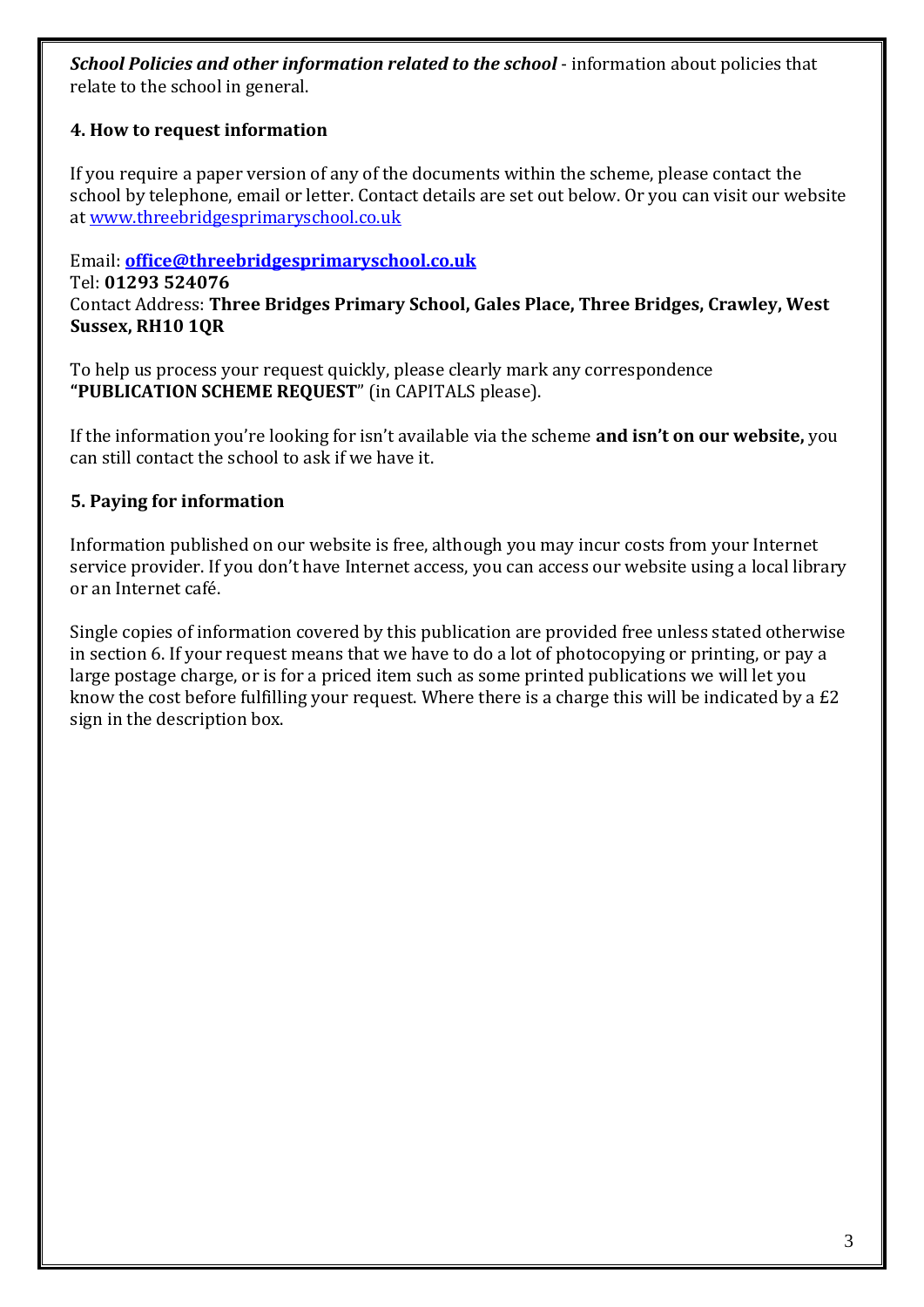# **6. Classes of Information Currently Published**

| <b>Class</b>             | <b>Description</b>                                                                                                                                                                                                                                                                                                                                                                                                                                                                                                                                                                                                                                                                                                                                                                            |
|--------------------------|-----------------------------------------------------------------------------------------------------------------------------------------------------------------------------------------------------------------------------------------------------------------------------------------------------------------------------------------------------------------------------------------------------------------------------------------------------------------------------------------------------------------------------------------------------------------------------------------------------------------------------------------------------------------------------------------------------------------------------------------------------------------------------------------------|
| <b>School Prospectus</b> | The statutory contents of the school prospectus are as follows,                                                                                                                                                                                                                                                                                                                                                                                                                                                                                                                                                                                                                                                                                                                               |
| (including Information   | (other items may be included in the prospectus at the school's                                                                                                                                                                                                                                                                                                                                                                                                                                                                                                                                                                                                                                                                                                                                |
| Sheets)                  | discretion):                                                                                                                                                                                                                                                                                                                                                                                                                                                                                                                                                                                                                                                                                                                                                                                  |
|                          | the name, address and telephone number of the school, and<br>the type of school<br>the names of the head teacher and chair of governors<br>information on the school policy on admissions<br>a statement of the school's ethos and values<br>details of any affiliations with a particular religion or religious<br>$\bullet$<br>denomination, the religious education provided, parents' right<br>to withdraw their child from religious education and collective<br>worship and the alternative provision for those pupils<br>information about the school's policy on providing for pupils<br>with special educational needs<br>number of pupils on roll<br>National Curriculum assessment results for appropriate Key<br>Stages, with national summary figures<br>Attendance and holidays |

**School Prospectus –** This section sets out information published in the school prospectus

**Information relating to the governing body–** this section sets out information published in governing body documents.

| Instrument of<br>Government | The name of the school<br>The category of the school<br>The name of the governing body<br>The manner in which the governing body is constituted<br>The term of office of each category of governor if less than 4<br>years<br>The name of anybody entitled to appoint any category of<br>governor<br>Details of any trust<br>If the school has a religious character, a description of the<br>ethos<br>The date the instrument takes effect |
|-----------------------------|---------------------------------------------------------------------------------------------------------------------------------------------------------------------------------------------------------------------------------------------------------------------------------------------------------------------------------------------------------------------------------------------------------------------------------------------|
| Minutes * of meeting of     | Agreed minutes of meetings of the governing body and its                                                                                                                                                                                                                                                                                                                                                                                    |
| the governing               | committees                                                                                                                                                                                                                                                                                                                                                                                                                                  |
| body and its                | [current and last full academic school year]                                                                                                                                                                                                                                                                                                                                                                                                |
| committees                  |                                                                                                                                                                                                                                                                                                                                                                                                                                             |

\*Some information might be confidential or otherwise exempt from the publication by law – we cannot therefore publish this